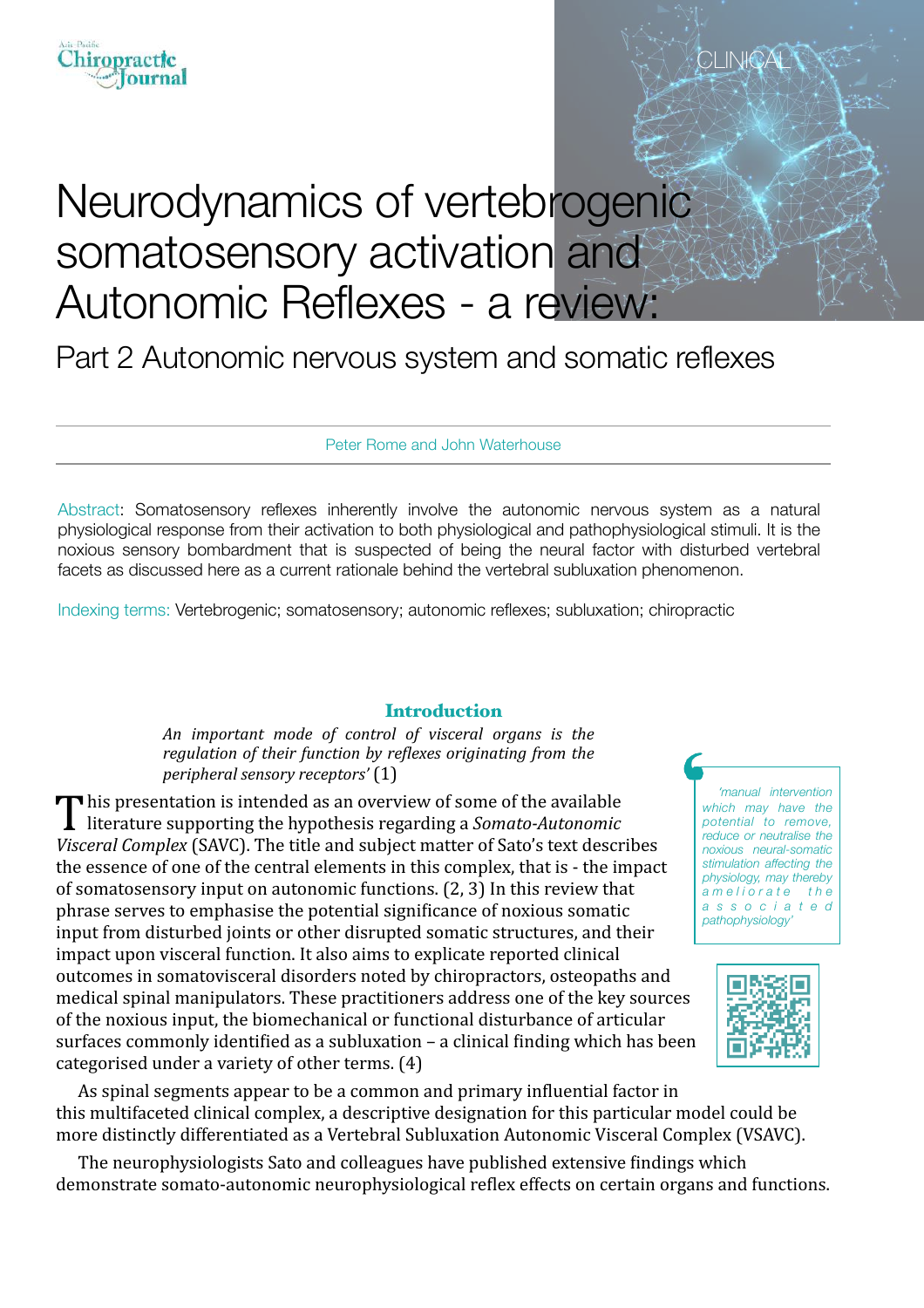Their research culminated in a 1997 text, although further research has since followed. This research included inter-professional collaboration with a chiropractor, Budgell (5, 6, 7, 8), at the *Department of the Autonomic Nervous System* at the *Tokyo Metropolitan Institute of Gerontology* in Tokyo, and the *Faculty of Medicine* at *Kyoto University* in Japan. Jänig acknowledges other institutions contributing to research on the autonomic nervous system around the world. These include the German Research Foundation (Prof Robert Schmidt), the Australian Autonomic *Neuroscience Society* (Prof Elspeth McLachlan), the *Public Health Institute of New York* (Dr Eric Kandel), Pembroke College, Oxford and Oxford Regional Health Authority (Sir Roger Bannister), *University College, London* (Prof Geoffrey Burnstock), and *Christian-Albrechts University* in Keil, Germany (Prof Wilfred Jänig). (1)

While visceral afferent activity has been recognised for some time. It is only since the 1950-60s that material even began to emerge on the neurophysiology of somatic afferent influence on visceral structures. In recognising the pioneering work of Sato, Schmidt stated in 2007 that the SAV reflexes were '*essential to developing a truly scientific understanding of the mechanisms underlying...a scientific basis to the application of all kinds of physical treatment.'* He went further to state that there were '*a* multitude of reflex responses of visceral organs following the activation *of somatic afferents.*'(1, 9)

Prior to Sato, Professors Chandler Brooks and Kiyomi Koizumi (*Princeton University*) conducted notable studies on the autonomic nervous system at the *University of New York, College* of *Medicine* where Prof. Akio Sato joined them in the 1960s. When Sato moved back to Japan he was joined in further neurophysiological studies by a number of other researchers including Prof Robert Schmidt and Prof Brian Budgell. (1, 9, 10, 11, 12, 13, 14)

It is notable to find that despite all this research, these findings concerning somato-autonomic influence have not been explored or adopted into greater acceptance for potential clinical benefit. It seems that currently, only chiropractic and osteopathy have maintained the appreciation for the concepts based on orthodox physiological sciences.(15, 16, 17, 18, 19)

#### **The ANS**

As the ANS controls virtually all physiology, its importance cannot be understated. Due to that importance, manual therapeutic access would be justified in seeking to moderate noxious somatic input which is recognised as pathophysiological somato-autonomic reflexes. Where identified. this concept could be deemed logical in regard to the potential to normalise the target organ's noxious innervation and associated dysfunction. This could also be seen as a conservative moderate physical intervention directed at an irritant pathophysiological aetiology. It may be regarded as quite a different model to one directed at the effect of an organ's dysfunction, as distinct from its cause.  $(20)$ 

The noxious vertebral facet element (subluxation) may be regarded as the key medium for accessing and influencing somatosensory reflex activation through manual intervention. Its objective would be to positively influence associated pathophysiological neural aberration affecting visceral dysfunction. The phenomenon noted by Sato et al who stated,

*'In contrast to the impressive body of knowledge concerning the effects of visceral afferent activity on autonomic functions, there is, generally speaking, much less*  information available on the reflex regulation of visceral organs by somatic afferent *activity from skin, the skeletal muscle and their tendons, and from joints and other deep tissues. The elucidation of the neural mechanisms of somatically induced autonomic reflex responses, usually called somato-autonomic reflexes, is, however, essential to*  developing a truly scientific understanding of the mechanisms underlying most forms of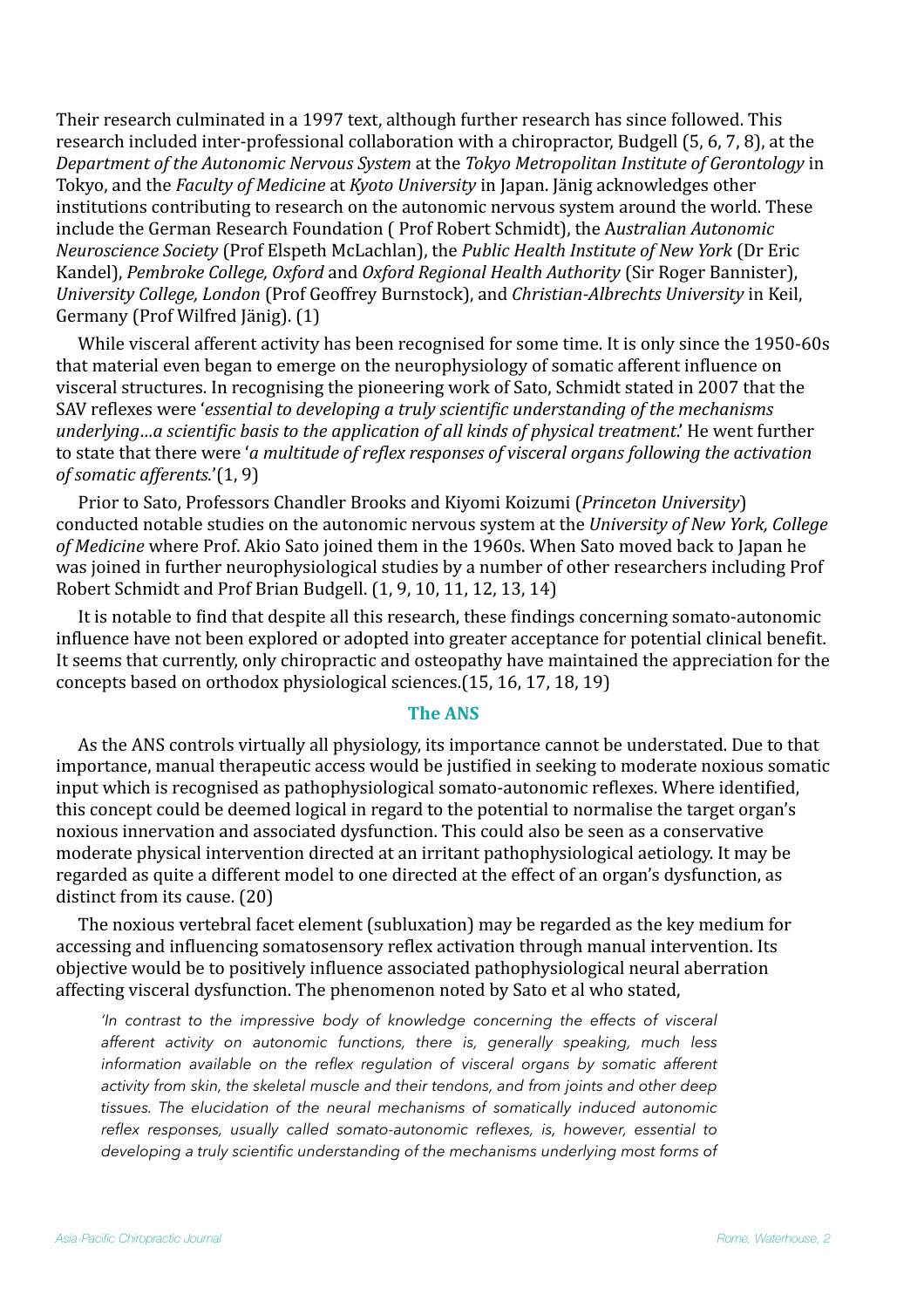*physical therapy, including spinal manipulation and traditional as well as modern forms of acupuncture and moxibustion.*' (21, 22)

Vascular tone is a further physiological feature under the influence of the autonomic nervous system. While there are a number of both extrinsic and intrinsic factors which govern the dilation and constriction of blood vessels, the chronic contraction of smooth muscles in the tunica media may have considerable influence on visceral structure and functions. Kaley notes that this myogenic response is one of the primary mechanisms of vascular tone, although endocrine and neuroendocrine elements are integral and complex.  $(23, 24, 25, 26, 27)$ 

As well as the somatic influence of mechanoreceptors, Cramer and Darby have succinctly summarised the studies on the four primary ANS reflexes noted by Sato and others – particularly noxious spinogenic involvement, with associated clinical implications of somatovisceral disturbance. (28, 29, 30)

The enteric nervous system is associated with the CNS through sympathetic pre-vertebral ganglia and the thoracic spine, as well as the parasympathetic system through the vagus and sacral connections. Although the enteric nervous system may be regarded as a third nervous system, it will not be included as a separate entity in this overview.  $(31, 32)$ 

#### **Somatic afferents**

Researchers have investigated the noxious input from somatic disturbance resulting in ANS activation through a variety of stimuli. These studies include acupuncture, capsaicin injections, massage, and electrical stimulants. The potential for musculoskeletal disturbance of the ANS as an aberrant spinogenic somato-autonomic reflex has also been proposed by Jenkins and colleagues, as well as by Giles. As different somatosensory initiators, transcutaneous electrical stimulation and monitoring of noxious ANS input has been observed in a range of smooth and cardiac muscle-controlled structures. These have been reflected in peripheral blood flow, skin temperature, blood pressure and heart rate.  $(2, 33, 34, 35, 36, 37, 38, 39, 40, 41)$ 

Parasympathetic and sympathetic nervous system imbalance with the sympathetic arm dominant has been cited as factors associated with such functional conditions as fibromyalgia, chronic fatigue syndrome, irritable bowel syndrome and interstitial cystitis. In recognising this neural element, Martinez-Martinez et al suggest that non-pharmaceutical measures as well as pharmaceutical therapies may be employed to regain autonomic balance.  $(42, 43, 44, 45, 46)$ 

In this discourse, the somatic afference is focussed on noxious vertebrogenic influence as an exacerbation of normal physiologic somato-autonomic tone and reflex activity. This input may also originate in visceral structures as segmentally-related viscerosomatic and viscerovisceral reflexes.

However, it is the noxious input from acute and chronic, sudden, or subliminal afference that may constitute key elements in the vertebral subluxation complex, and constitute different models of the SAVSC. Schmorl and Junghans refer to *'intervertebral instability and spondylogenic* disturbances' in relation to 'interplay between subthreshold autonomic nerve irritation and *symptoms which appear a considerable distance from the nerve*.' (47, 48, 49, 50, 51, 52, 53)

Functional mechanical disturbance creating inflammatory processes in vertebral articulations may also trigger a barrage from proprioceptors, nociceptors and other mechanoreceptors. The degree and duration of nociception could be considered to be relatively common somatosensory and somatovisceral reflex elements in pathophysiological autonomic stimuli within the VSC. As discussed, these may be modified by counteractive segmental adjustments.  $(49, 54, 55, 56, 57)$ 

Inasmuch as chiropractic hypotheses are regarded as contextual and difficult to '*prove*' in a laboratory on human subjects, they are readily recognised clinically. It is a similar situation with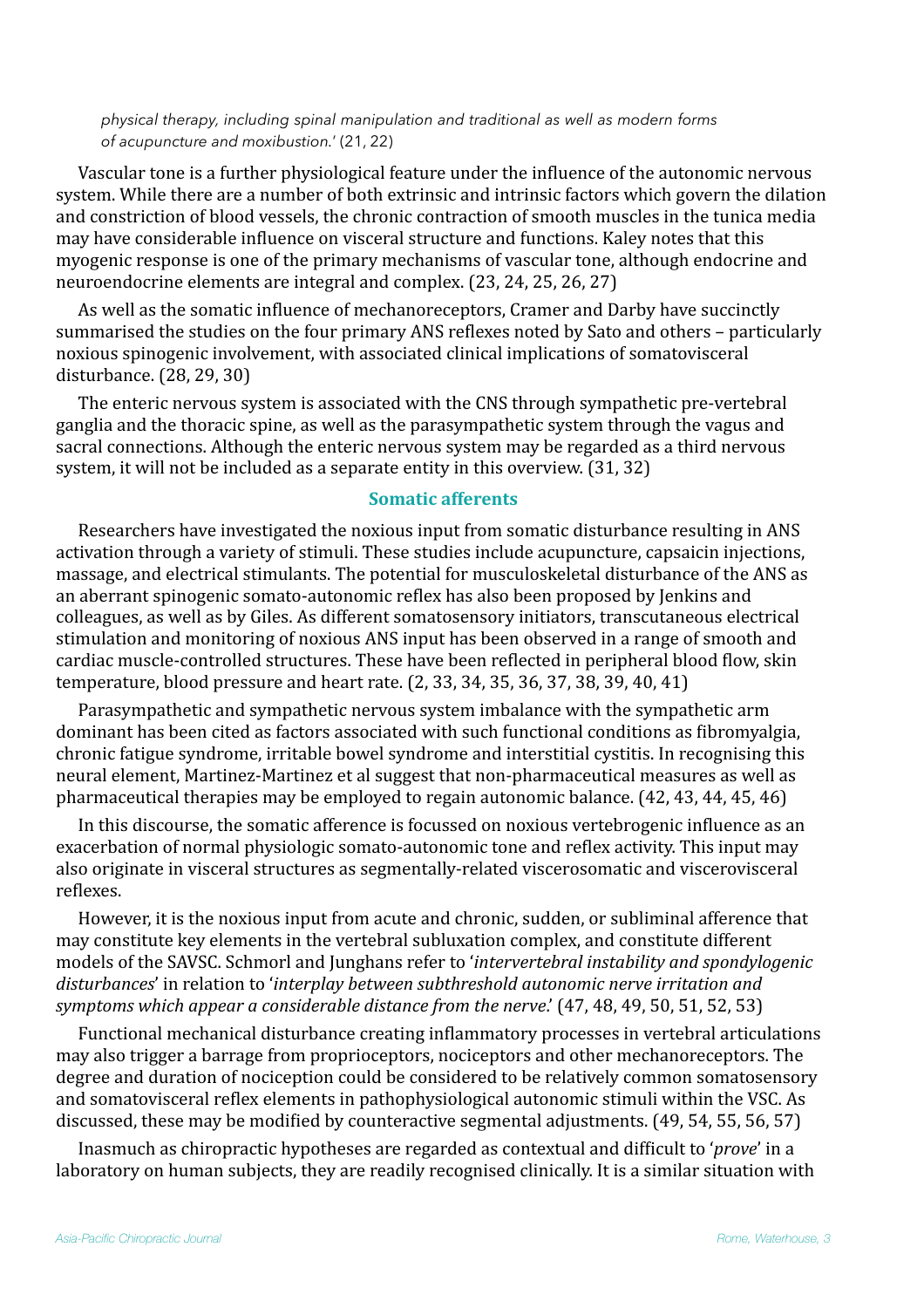# pain, as in trying to objectively '*prove*' the existence of a headache. It is noted that at least nine theories of pain recognition have been offered since 1874, with the current theory being a biopsychosocial model.

Figure 1: Schematics of proposed configuration of peripheral nervous system and its central terminations, illustrating some of the principles of CNS neural *convergence* of peripheral neural input, and explaining in part the mechanism of *referred* pain:

a) Efferent pathways (solid arrows), afferent pathways (dashed arrows), visceral tissue sympathetic afferent fibers (open square), somatic tissue somatic afferent fibers (open circle), and hypothesized somatic tissue sympathetic afferent fibers (solid diamond). Note the use of the same symbols and meanings in figure b.(VSNS=visceral sympathetic nervous system; SNS=somatic nervous system; SSNS=somatic sympathetic nervous system).

b) Points of termination of visceral and somatic afferent fibers on cord neurons within dorsal and ventral gray matter of right spinal hemicord gray matter (ventral: top; dorsal: bottom; right hemicord to reader's left).

Note overlapping regions covered by squares and diamonds that theoretically result in a central nervous system convergence of afferent fibers from divergent origins (i.e., peripheral visceral and somatic neural fiber CNS convergence). (I-V=laminae of dorsal horn gray matter of spinal cord; termination of somatic [somatic tissue somatic] afferent fibers on somatic cord neurons [open circles; termination s of visceral [visceral tissue sympathetic] afferent fibers on visceral cord neurons [open squares]; terminations of somatic [proposed somatic tissue sympathetic] afferent fibers [alternate proposal: somatic tissue somatic fibers] on viscerosomatic cord neurons [solid diamonds])



**Source:** Jinkins JR. The anatomic and pohysiologic basis of local, referred and radiating lumbosacral pain syndromes related to disease of the spine. J Neuroradiol 2004;31:163-80

#### **Somato-autonomic**

In 1983, Jänig stated that the autonomic and somatic nervous systems operated hand in hand in that the ANS innervated the smooth muscles of all organs and glands in order to maintain homeostasis – the process of allostasis.  $(58, 59)$ 

A possible corollary of neurological involvement in this model would then suggest that disturbed somato-autonomic-visceral physiology is particularly relevant to the manual sciences, in that it may be influenced by manipulation of certain somatic structures.  $(2, 60, 61, 62)$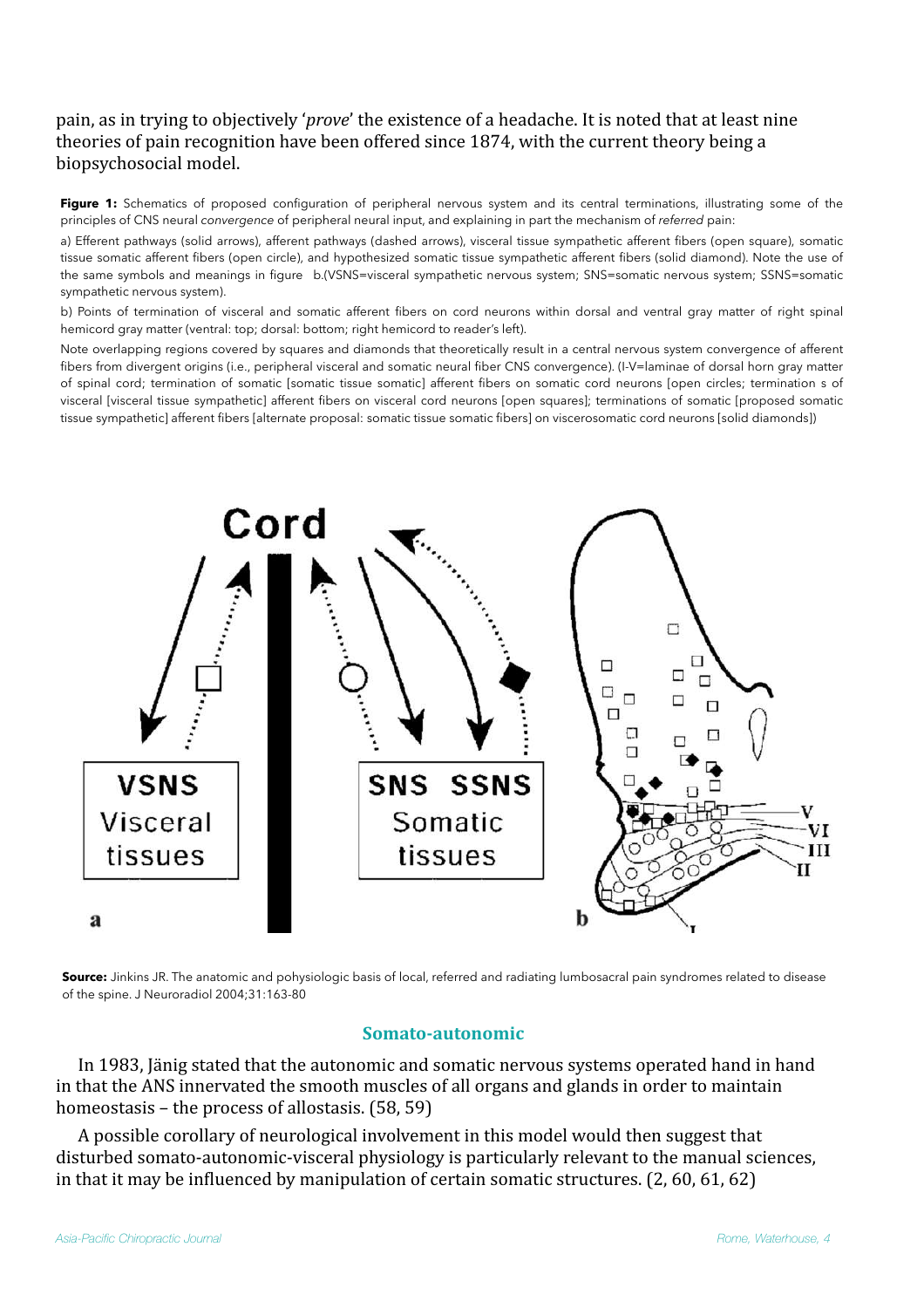It is suggested that while it may not be the primary etiological factor in all cases, but may however be a secondary effect, which may then be contributing to varying degrees of influence across a wide range of effects. Such a possibility opens an area for potential research and to develop the findings of the earlier pathophysiology research of Sato, Schmidt, McLachlan and others.  $(1, 2)$ 

Almost two decades ago, a review by Budgell into the primary objective addressed by spinal manipulation – the subluxation, concluded that there was support for a neurophysiologic rationale for the concept of segmentally organised ANS reflexes 'which may in turn alter visceral *function*.' This statement tended to support the clinical observations reported by chiropractors and osteopaths for over a century.  $(15)$ 

If a spinal somato-autonomic etiological factor originating in the cervical spine  $($ cervicogenic $)$ is associated with migraine and cluster headaches as indicated by some, (63) then a cardiac association noted by similar aberrant somatoautonomic mechanisms may also be subject to similar spinogenic somato-autonomic influence. The measurement of that somatic influence can be relatively readily conducted by monitoring symptoms, HRV, heart rate, blood pressure, and photoplethysmography. It would then seem reasonable to seek to neutralise or ameliorate these factors in order to reduce or eliminate input from such noxious somatic elements, thereby bringing symptomatic relief.  $(64, 65, 66, 67, 68, 69)$ 

A review by Zwaaftink in 2016, concluded that there is evidence '*that spinal manipulation and mobilisation evoke significant neurovegetative reactions'* through such signs and symptoms as skin conduction, pressure pain threshold using algometers, visual analogue scales, local allodynia, hyperalgesia breathing rate, and heart rate, heart rate variability. (70)

A further example of the somatic influence on the ANS is reflected in an evaluation by Yamaga et al who monitored ECG changes on 150 patients with a thoracic outlet syndrome. The subjects reported symptoms such as - general fatigue, anorexia, nausea, insomnia, dizziness and headaches. These were assessed as signs of localised autonomic nervous system dysfunction associated with sensory activation attributed to somatic disturbance. (71)

A 2008 study by Welch and Boone found that manipulation of respective spinal regions influenced the sympathetic and parasympathetic elements of the ANS differently. Vertebral adjustments of the cervical spine were found to stimulate the parasympathetic nervous system. This was reflected in a lowering of diastolic blood pressure and a corresponding increase in pulse pressure. Vertebral adjustments of the thoracic spine resulted in a limited decreased pulse pressure, but also distinct changes in heart rate variability (HRV). (72, 73)

## **Somatosympathetic**

In a somatosympathetic study of both animal and human subjects, Burton et al explored the relationship between chronic pain ('*prolonged (tonic) pain*') and cardiovascular regulation via the sympathetic nervous system. Their conclusion suggests that in such cases the amelioration of somatic pain through spinal manipulative care appears to positively influence irregular heart rate. They state that chronic nociceptive input '*may cause serious physiological consequences on* regulation of other body systems. The sympathetic nervous system is inherently involved in a host of physiological responses evoked by noxious stimulation. Experimental animal and human models *demonstrate a diverse array of heterogeneous reactions to nociception.'* (74)

Extending that observation would suggest that manual intervention which may have the potential to remove, reduce or neutralise the noxious neural-somatic stimulation affecting the physiology, may thereby ameliorate the associated pathophysiology.  $(75, 76, 77, 78)$ 

In a systematic review, Kingston, colleagues and others studied the effect of spinal mobilisation on the sympathetic component of the autonomic nervous system. They found that it may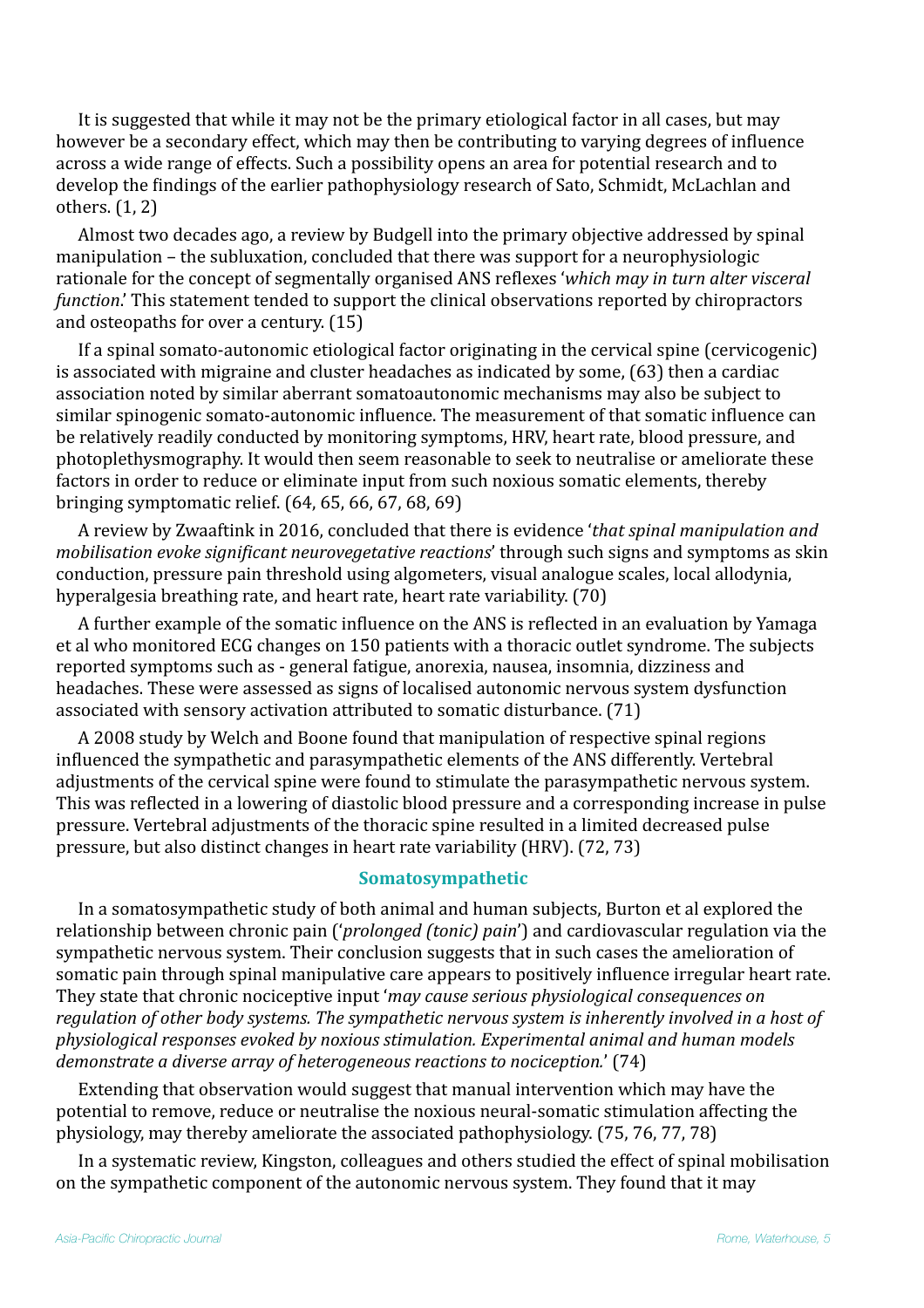influence such physiological conditions as, skin conductance, respiratory rates, blood pressure and heart rate. (79, 80, 81, 82, 83, 84)

In 1992, Giles found neural disturbance as a result of cervical spondylosis. While not a vertebral dysfunction or subluxation, it constituted a further example of adverse influence from somato-autonomic disturbance. (36)

Muheremu and Sun also found that cervical spondylotic myelopathy could produce a range of somatic initiated sympathetic symptoms including - vertigo, headache, palpitation, nausea, abdominal discomfort, tinnitus, blurred vision and hypomnesia. In this instance, these symptoms were alleviated by surgical intervention to reduce the spondylotic neural irritant. (85)

# **Somato-parasympathetic nervous system**

Research by Ohtori and colleagues published in 2001 demonstrated how somatosensory influence may impact on the parasympathetic portion of the autonomic nervous system. They traced sensory stimulation from various levels of cervical facets to the *nodose ganglia* (vagus). This connection with the vagus nerve may help provide a rationale clarifying the neural influence of SMT upon aspects of visceral function. (86)

As with vertebrogenic somatosympathetic stimulation, the evidence suggests a distinct correlation of cervical, lower lumbar, and sacral spinal levels which may influence the parasympathetic division of the ANS. The influence of the parasympathetic vagus nerve upon viscera is extensive. This association with a disturbed cervical spine may be a significant consideration due to its potential to create a noxious somatovisceral reflex in certain cases. It then becomes a focus for manipulative intervention in seeking to ameliorate the process. (87)

The semi-autonomous enteric nervous system (ENS) is a part of the ANS. It innervates the gastrointestinal (GI) tract controlling motility and secretion amongst other GI functions. It comprises both sympathetic and parasympathetic fibres, which synapse with the vagus and spinal nerves in the GI wall. (88)

The capricious nature in the differentiation of sympathetic and parasympathetic systems is amplified by current (2017) debate as to whether the sacral neural outflow (sometimes named the *'inferior hypogastric plexus'*) is sympathetic or parasympathetic. Espinosa-Medina et al have proposed it as a sympathetic categorisation, while Jänig et al rejected that classification. (89, 90)

## **Somatovisceral influence of spinal origin**

### *Spinogenic, Cervicogenic, Thoracogenic, Lumbogenic - Vertebrogenic*

The term vertebrogenic itself is implicated when specific segmental levels of the spine have been shown to be associated with particular organs and their function or dysfunction. (36, 91, 92, 93, 94, 95)

In further recognition of this model, Russian medical studies of manual manipulative care have been referred to as vertebroneurology.  $(96, 97, 98, 98, 100, 101, 102)$ 

Except for cervicogenic, the terms thoracogenic and lumbogenic seldom seem to be used in relation to both physiological and pathophysiological autonomic symptoms of vertebrogenic origin. The latter terms have however been adopted in relation to radicular pain or paresthesia syndromes. Somatovisceral mechanisms have been demonstrated in association with vertebral subluxations using cat or rat subjects.  $(6, 7, 8, 15, 20, 78, 103)$ 

The neurophysiologists Sato et al explored in detail the somatovisceral reflexes involving somato-gastric, somato-urinary-vesical, somato-cardiac, somato-adrenal, somato-splenic, sudomotor, as well as somatic afferent stimulation on cerebral circulation, peripheral circulation,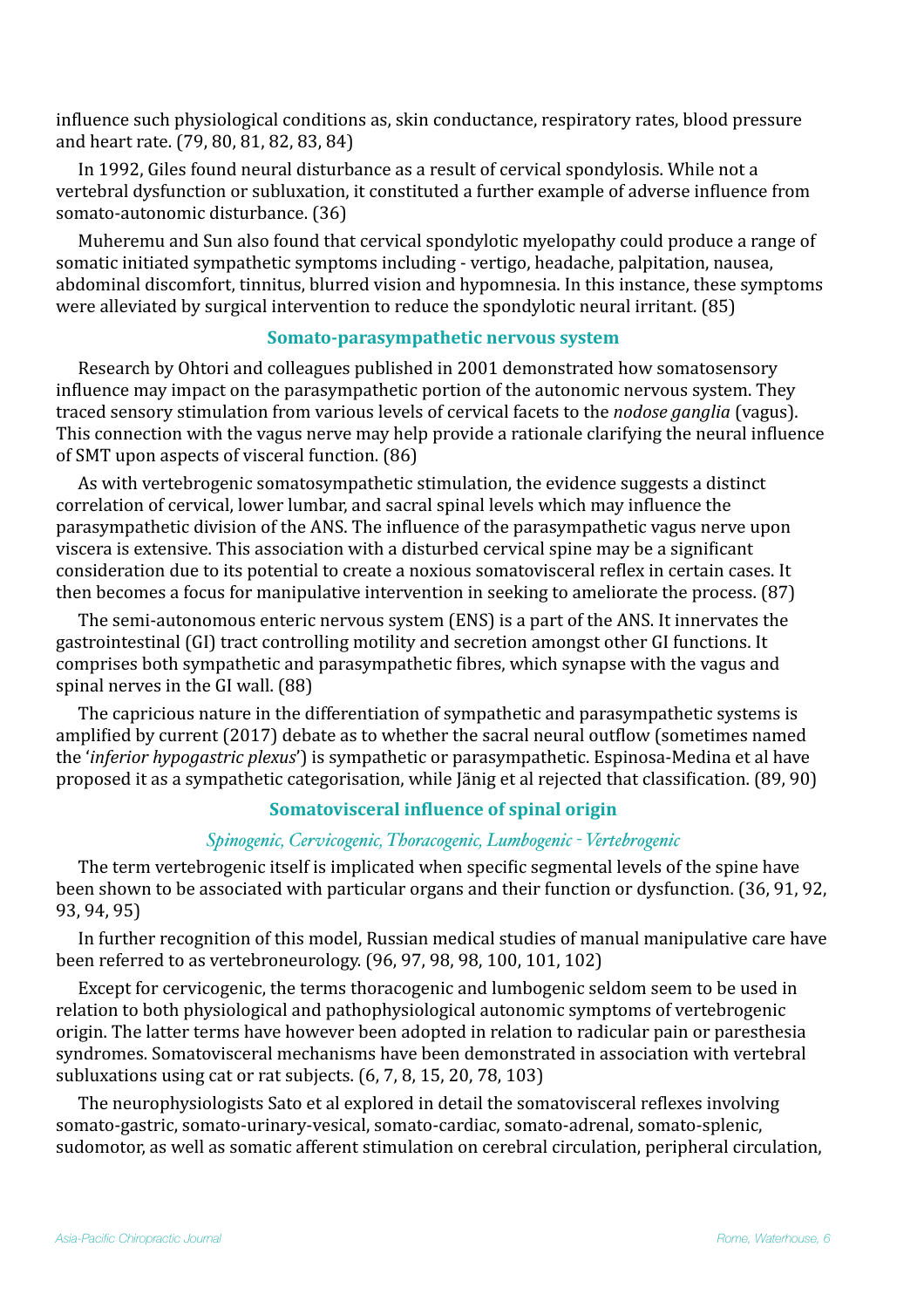immune and hormonal responses. The subjects of these somatogenic investigations were laboratory animals.  $(2, 104, 105)$ 

They concluded that with activation of the somatic element *'The analysis of neural mechanisms* of these reflex responses seems to be very important for clinical application to regulate visceral *function by physical treatment.*' They also stated that disruption of these somato-autonomic reflexes may interfere with homeostatic visceral function.  $(11, 78, 106, 107)$ 

In 1974, the U.S. National Institute of Health through a Senate Health, Education and Welfare subcommittee established an '*independent, unbiased study of the fundamentals of the chiropractic profession*.' The submission by Sato stated that in rats, 'the function of various visceral organs can *be influenced by proper cutaneous stimulation as a result of somatosympathetic or the* somatoparasympathetic reflexes.' He then went further in this somatovisceral model to conclude that this knowledge 'will be clinically useful in altering the visceral reflexes of humans.' Apart from the manipulative sciences, his observation does not appear to have been adopted into the conventional care model apart from an association of a cohort of primarily European medical doctors. (108)

Budgell demonstrated somatoneural influence by forced lateral stress in the lumbar and lower thoracic spine in rats to induce pain which resulted in afferent stimulation increasing autonomic tone. He found this changed blood pressure, heart rate and sympathetic nerve activity. In reference to this biological phenomenon, he stated that *'Pain in general, and perhaps spinal pain in* particular, is capable of eliciting changes in visceral function which can be distressing and even *dangerous.*' (109) This finding could invite investigative research into the effects of chronic low level noxious somatic irritation. In 1964, Robbins stated that in relation to neoplasia '*at the present time, protracted mechanical or inflammatory irritation is suspect but deserves further* study.' (110)

Franz et al identified otological signs and symptoms in 420 patients with functional disorders of the upper cervical spine which affected the sympathetic innervation of the eye. They identified this as a diagnostic sign involving variation in pupil size which they nominated as the cervicogenic otoocular syndrome. As a possible predisposing factor, some 60% of these patients were identified as having previously experienced a whiplash injury.  $(111)$ 

In 1997, Carrick mapped the changes of the retinal blind spot (*punctum caecum*) following adjustment of a specific cervical vertebra (C2). This mapping noted changes as improved blind spot size and shape and were attributed to somatic induced neural influence upon cortical brain function via a specific cervical segment adjustment. (112, 113)

In addition, Giblin and colleagues recognised a cervicogenic origin in trigeminal autonomic cephalgias and migraines. They attributed this to associated trigeminal neurogenic inflammation. In a case report, they noted alleviation of a patient's trauma-induced migraine headaches and autonomic symptoms with unilateral opioid nerve block and radio-frequency lesioning. (63, 114, 115, 116) The autonomic symptoms included:

- Periorbital and mandibular facial swelling.
- $\blacktriangleright$  Tearing,
- Dilation of the conjunctival blood vessels and,
- ‣ Allodynia.

In a condition of cervical spondylosis which resulted in disc replacement surgery in 73 patients, Sun and colleagues noted associated autonomic symptoms as being of vertebrogenic origin due to myelopathy and/or radiculopathy. The following symptoms were reportedly relieved after surgical intervention. This clinical outcome would again tend to corroborate a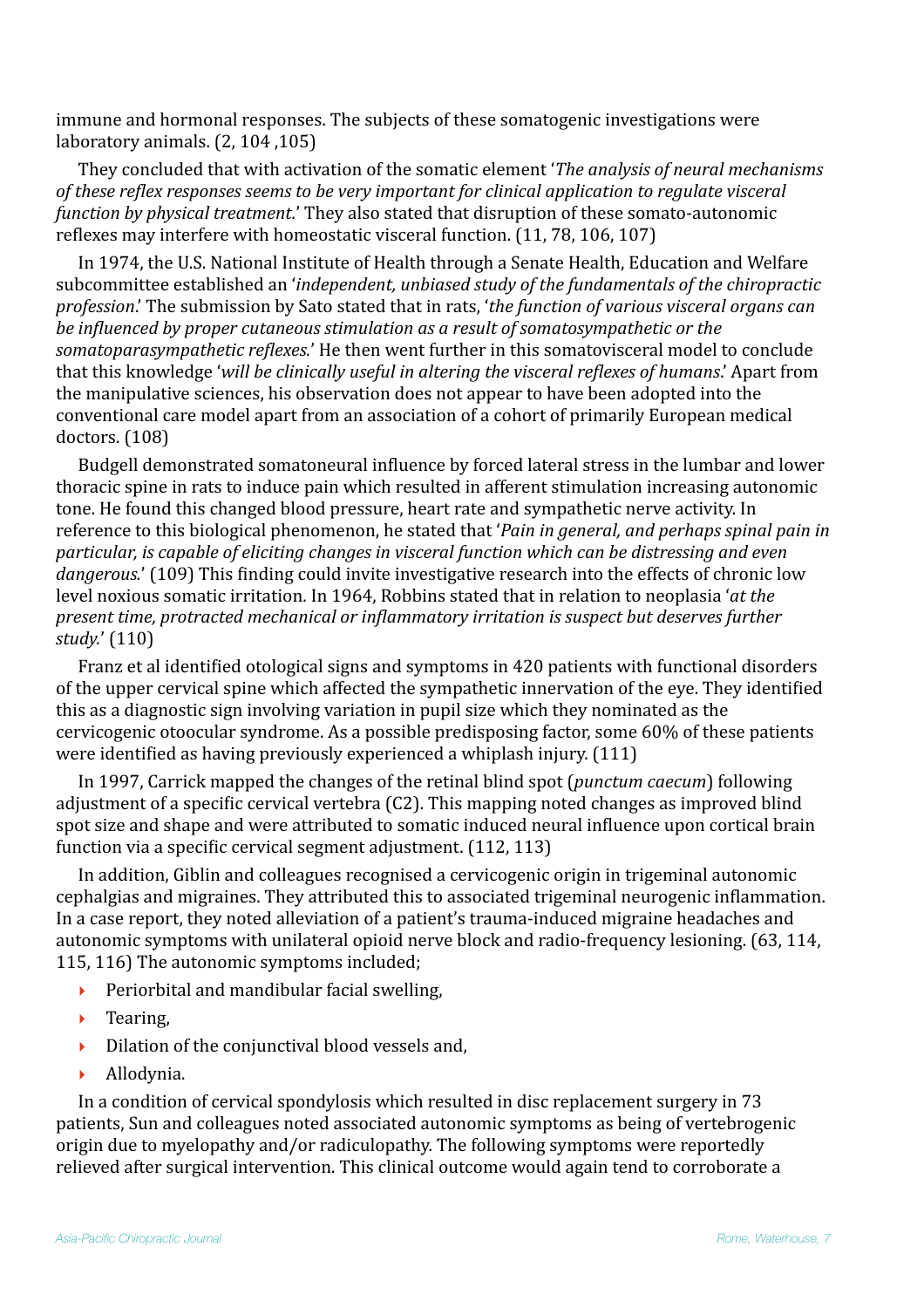somato-autonomic-spinal factor in such conditions, although the degree of spondylosis would likely be more anatomically intrusive.  $(117)$ 

- $\triangleright$  Dizziness (46.6%)
- $\triangleright$  Tinnitus (41.1%)
- $\triangleright$  Facial flushing and sweating (41.1%)
- $\blacktriangleright$  Headache (35.6%)
- $\blacktriangleright$  Hypomnesia (30.1%)
- $\blacktriangleright$  Nausea and vomiting (20.5%)
- ▶ Palpitations (39.7%)
- $\triangleright$  Blurred vision (20.5%)

Murtagh's text also lists a range of similar somato-autonomic-related symptoms which may be attributed to vertebral dysfunction. (118, 119) He recommends the need to differentiate them from other etiologies in arriving at a diagnosis in order to differentiate possible masquerades of the conditions including:

- ‣ Dizziness/Vertigo
- ‣ Dyspnoea
- $\triangleright$  Facial pain
- $\blacktriangleright$  Fits, faints funny turns (Sic)
- ‣ Headache
- ‣ Migraine
- $\blacktriangleright$  Painful ear
- $\blacktriangleright$  Sore throat
- $\blacktriangleright$  Tiredness and fatigue
- $\triangleright$  Visual dysfunction (diplopia).

If these vertebrogenic conditions are differentials for other forms of the same condition, and practitioners are not trained in masquerades of spinal origin, patients may receive an inappropriate or ineffective treatment. Ignoring this possibility is not in patients' interests.

Johnson reported that 39% of 250 consecutive back pain patients exhibited a range of visceral dysfunction symptoms as evidence of vertebrogenic autonomic dysfunction. This comprised 31% lower back patients, 54% thoracic spine pain patients, and 60% with posterior cervical sympathetic symptoms. (120, 121) These symptoms included:

- $\triangleright$  Cervicogenic cephalalgia,
- ▶ Disturbed vision,
- ‣ Disequilibrium,
- ‣ Constipation,
- $\blacktriangleright$  Gastrointestinal upset,
- $\blacktriangleright$  Menstrual disturbance.
- $\blacktriangleright$  Nausea, flatus,
- ‣ Lumbalgia,
- $\blacktriangleright$  Thoracalgia, and
- $\blacktriangleright$  Urinary frequency.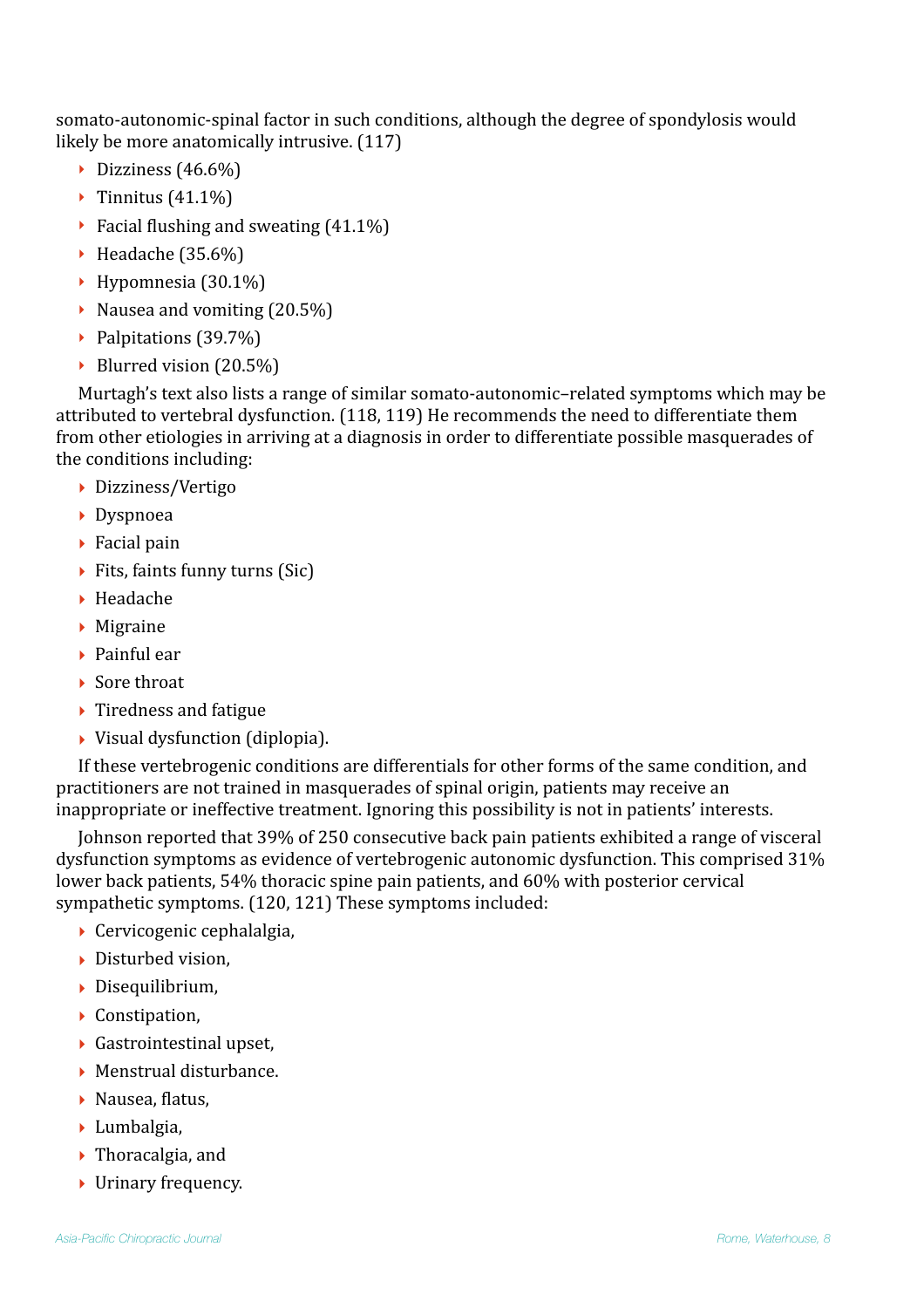In discussing vertebral locking, Schmorl and Junghanns nominated the spinal origin of autonomic influence when they refer to terms such as; spondylogenic-neuroautonomic, spondylogenic-vascular and spondylogenic pelvicopathy in relation to intervertebral insufficiency. These terms may be regarded as being indicative of segmental disturbance – the chiropractic subluxation.  $(122, 123, 124, 125, 126)$ 

An indication of potential somatovisceral (spinal) influence on pathophysiological conditions is also provided in the osteopathic text by King and Patterson, who suggest that 'the strongest evidence for the impact of manual therapy on physiologic function and systemic disorders may be in the conditions of pneumonia, asthma, and otitis media.  $(127, p. 306)$ 

The adoption of the manipulative model in focussing on neutralising the aberrant somatic stimuli contributing to pathophysiology may be considered a therapeutic measure for some spine-related conditions. Further research should be instituted to identify apparent somatic factors, as well as the reported therapeutic benefits in manually addressing the stimuli. The possibility of a vertebrogenic contributing factor would be recommended. (128, 129, 130, 131, 132)

### **Conclusion**

It is suggested that the optimal condition to control or mediate adverse spinogenic influence of the aspects of the ANS would be the attenuation of such vertebrogenic noxious sensory input. These may be instituted by the restoration and maintenance of a mobile, flexible, and supple spine, where each segment moves as freely and independently as possible within physiological norms, and demonstrates a lack of noxious input.

While somatosensory-autonomic-visceral reflexes area normal physiology their recognition as by means of manual influence would seem rational.

*'In conclusion, this literature review provides evidence that spinal manipulation and mobilization evoke neurovegetative reactions.'* (133)



Peter Rome DC (ret), FICC [cadaps@bigpond.net.au](mailto:cadaps@bigpond.net.au)

**John D Waterhouse** DC, FACC Private practice, Melbourne

*Cite:* Rome P. Waterhouse JD. Neurodynamics of vertebrogenic somatosensory activation and Autonomic Reflexes - a review: Part 2 Autonomic nervous system and somatic reflexes. Asia-Pacific Chiropr J. 2021;1.4. URL [apcj.net/papers](http://apcj.net/papers-issue-2-4/#RomeWaterhousePart2)[issue-2-4/#RomeWaterhousePart2](http://apcj.net/papers-issue-2-4/#RomeWaterhousePart2)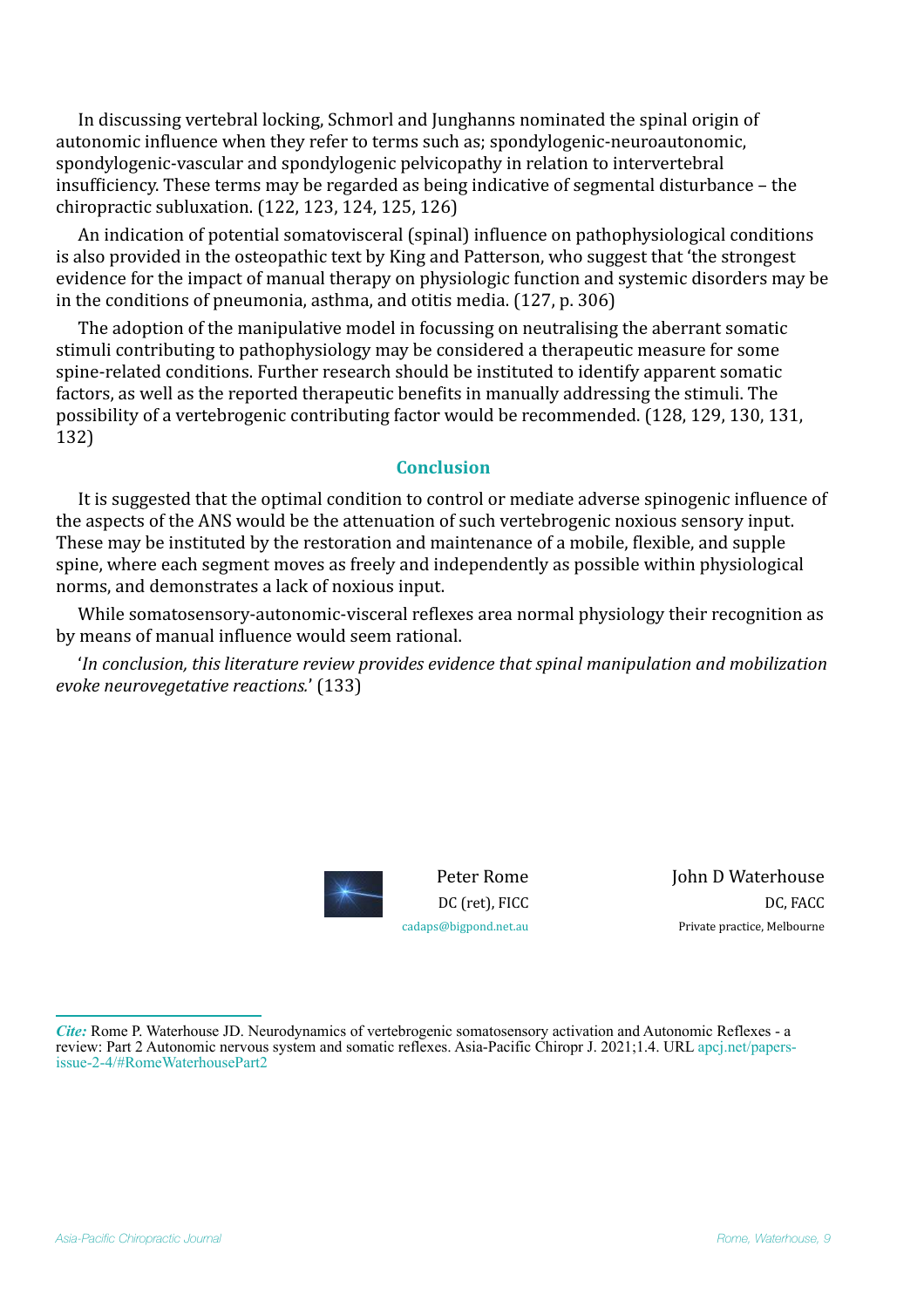#### **References**

- 1. Schmidt RF. The discoveries of Akio Sato on the impact of somatosensory input on autonomic function. Autonom Neurosci. 2007;135(1-2)16.
- 2. Sato A, Sato Y, Schmidt RF. The impact of somatosensory input on autonomic functions. Reviews of Physiology Biochemistry and Pharmacology. Blaustein MP et al Eds. Springer-Verlag, Berlin. 1997;130:1-2.
- 3. Zinnitz F, Otto W,Seuss W. [Autonomic tonus changes in the treatment of degenerative spine diseases.] Med Monatsschr. 1957 Aug;11(8):507-14. (German) (Pubmed Extract)
- 4. Rome PL. Usage of chiropractic terminology in the literature: 296 ways to say 'subluxation' complex issues of the vertebral subluxation. Chiropr Tech. 1996;8(2):49-60
- 5. Budgell BS, Hotta, Sato A. Reflex responses of bladder motility after stimulation of interspinous tissue in the anaesthetised rat. J Manipulative Physiol Ther 1998;21(9):593-599.
- 6. Budgell BS, Sato, Suzuki A, Uchida S. Responses of adrenal function to stimulation of lumbar and thoracic interspinous tissues in the rat. Neurosci Res 1997;28(1):33-40.
- 7. Budgell B, Sato A. The cervical subluxation and regional blood flow. J Manipulative Physiol Ther 1997;20(2):103-107.
- 8. Budgell B, Hotta H, Sato A. Spinovisceral reflexes evoked by noxious and innocuous stimulation of the lumbar spine. JNMS 1995;3(3):122-131.
- 9. Koizumi K. A pioneering the autonomic studies: recollections of Akio Sato's ear;y research career. Autonom Neurosci. 2007;135(1-2)16-17.
- 10. McLachlan EM. Foreword. In: Jänig W. The integrative action of the autonomic nervous system. Neurobiology of homeostasis. Cambridge University Press. 2006: xv- xvii (Preface)
- 11. Sato A. Neural mechanisms of autonomic responses elicited by somatic sensory stimulation. Neurosci Behav Physiol. 1997;27(5):610-621.
- 12. Koizumi K, Brooks CM. The integration of autonomic reactions: a discussion of autonomic reflexes. Their control and their association with somatic reactions. Ergeb Physiol 1972:67:1-68
- 13. Koizumi K, Terui N, Kollai M, Brooks CM. Functional significance of coactivation of vagal and sympathetic cardiac nerves. Proc Natl Acad Sci USA 1982;79(6):2116-2120
- 14. Profile Dr Brian Budgell, DC, PhD. J Can Chiropr Assoc. 2006;50(4):234.
- 15. Budgell BS. Reflex effects of subluxation: the autonomic nervous system. J Manipulative Physiol Ther. 2000;23(2):104-106.
- 16. Burke JM, Cunningham BM, Grimm DR. The effects of upper thoracic spinal manipulation on autonomic modulation of cardiovascular function in asymptomatic subjects during a cold test. (Poster presentation, The Association Chiropr Colleges. 13th Annual Conference, 2006.
- 17. Navid MS, Lelic D, Niazi IK, et al. The effect of chiropractic spinal manipulation on central processing of tonic pain a pilot study using standardised low0resolution brain electromagnetic tomography (sLORETA) Scientific Rep. 2019;9: https://doi.org/10.1038/ s41598-019-42984-3
- 18. Rechberger V, Biberschick M, Porthun J. Effectiveness if an osteopathic treatment on the autonomic nervous system: a systemic review of the literature. Eur J Med Res. 2019;24:36. doi: [10.1186/s40001-019-0394-5](https://dx.doi.org/10.1186/s40001-019-0394-5)
- 19. Carnevali L, Lombardi L, Fornari M, Sgoifo A. Exploring the effects of osteopathic manipulative treatment on autonomic function through the lens of heart rate variability. Front Neurosci. 2020; 14:579365. doi: 10.3389/fnins.2020.579365. eCollection 2020
- 20. Ke-mi C, Wei-min L, Budgell B, Na L, Wuge. Effect of cervical manipulation on autonomic nervous function in healthy volunteers. J Acupunct Tuina Sci. 2006;4(5):267-270.
- 21. Sato A, Sato Y, Schmidt RF. (2. P 1-2)
- 22. Likhachev SA, Borisov IA, Borisenko AV. [The influence of vegetative status of patients with neurological signs of cervical osteochondrosis on manual therapy efficacy.] Zh Nevol Psikhiatr Im SS Korsakova. 2002;102(3):67-69. (Russian)
- 23. Kaley G. Regulation of vascular tone. Circulation Res 2000;87(1):4-5 <https://doi.org/10.1161/01.RES.87.1.4>
- 24. Fernandez-Alfonzo MS. Regulation of vascular tone. Hypertension. 2004;44:255-256.
- 25. Ohhashi T. Mechanisms for regulating tone in lymphatic vessels. Biochem Pharm 1993;45(10)1841-46.
- 26. Howarth D, Burstal R, Hayes C, Lan L, Lanfry G. Autonomic regulation of lymphatic flow in the lower extremity demonstrated on lymphoscintigraphy in patients with reflex sympathetic dystrophy. Clin Nucl Med 1999;24(6):383-387.
- 27. Rome P, Waterhouse JD. Noxious Somato-Autonomic reflex influence upon smooth muscle: Its integration with vascular tone and perfusion. A review. Asia-Pac Chiropr J. 2020;1.2:online only. URL https://apcj.rocketsparkau.com/ noxious-somato-autonomic-reflexinfluence-upon-smo/
- 28. Darby SA, Daley DL. Neuroanatomy of the spinal cord. In: Cramer GD, Darby SA. In: Basic and clinical anatomy of the spine, spinal cord, and ANS. St Louis, Miss. Mosby.1995:251-303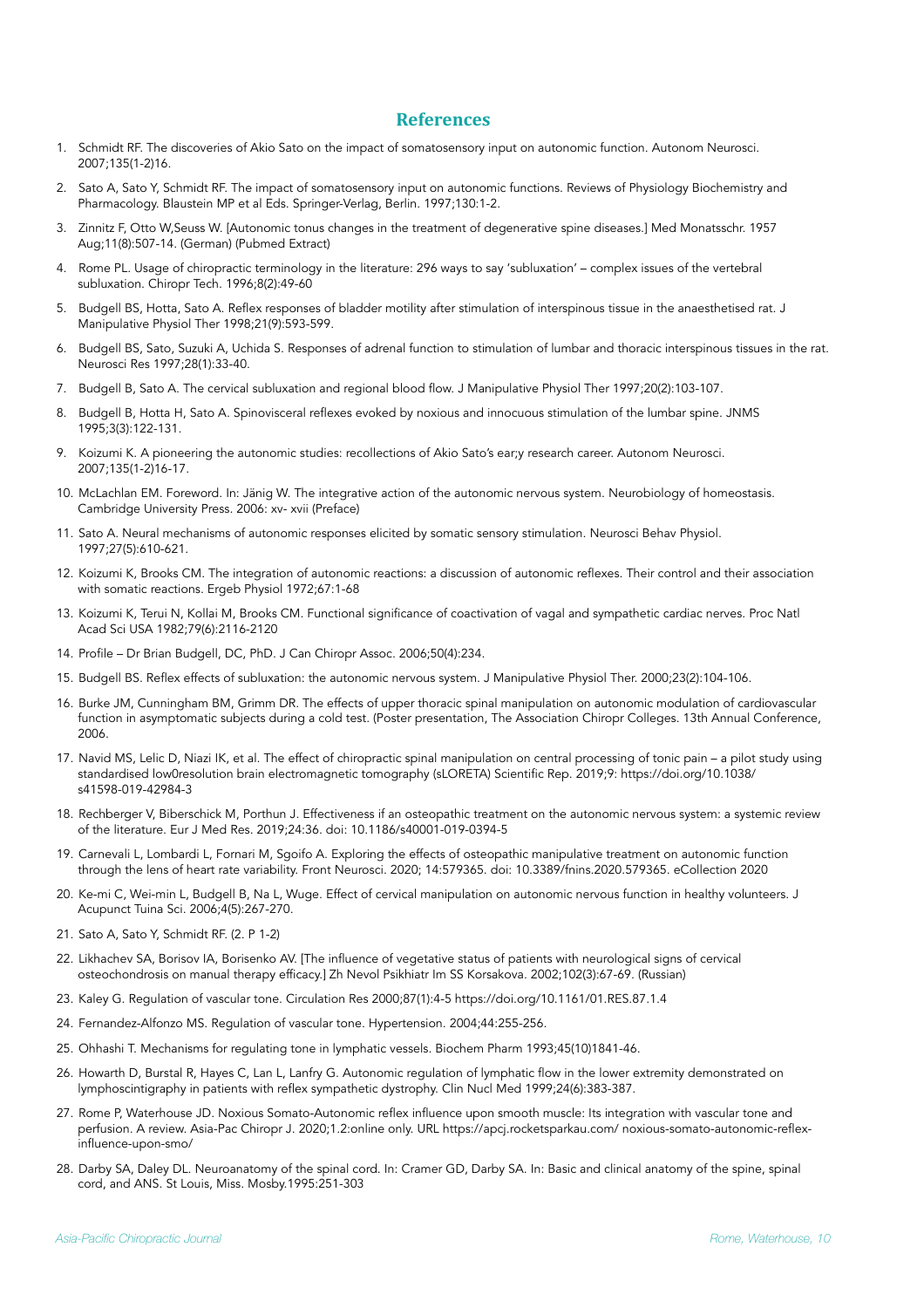- 29. Darby SA. Neuroanatomy of the autonomic nervous system. In: Cramer GD, Darby SA. Basic and clinical anatomy of the spine, spinal cord, and ANS. St Louis, Miss. Mosby. In:342-354.
- 30. Cramer GD, Darby SA. Pain of spinal origin. In: GD, Darby SA. Basic and clinical anatomy of the spine, spinal cord, and ANS. St Louis, Miss. Mosby. 355-374. DO (#355-374)
- 31. Furness JB, Callaghan BP, Rivera LR, Cho HJ. The enteric nervous system and gastrointestinal innervation: integrated local and central control. Adv Exp Med Biol. 2014;817:39-71. doi: 10.1007/978-1-4939-0897-4\_3.
- 32. Furness JB. Enteric nervous system. Scholarpedia 2007;2(10):4064. [doi:10.4249/scholarpedia.4064](http://dx.doi.org/10.4249/scholarpedia.4064)
- 33. Gatterman MI. Foundations of chiropractic subluxation. 2nd ed. St Louis. Elsevier Mosby.2005;152-157,331-336
- 34. Jinkins JR, et al. Autonomic dysfunction associated with disc extrusion. Am J Neuroradiology 1989;10:219-231
- 35. Jinkins JR, Whittemore AR, Bradley WG. The anatomic basis of vertebrogenic pain aand the autonomic syndrome associated with lumbar disc extrusion. Am J Roentg. 1989;152(6):1277-89.
- 36. Giles LGF. Paraspinal autonomic ganglion distortion due to vertebral body osteophytosis: A cause of vertebrogenic autonomic syndrome? J Manipulative Physiol Ther. Nov/Dec 1992;15(9):551-5.
- 37. Rome PL. Neurovertebral influence upon the autonomic nervous system: some of the somato-autonomic evidence to date. Chiropr J Aust. 2009;39(1):2-17.
- 38. Ebersold MJ, Laws ER, Albers JW. Measurements of autonomic function before, during and after transcutaneous stimulation in patients with chronic pain and control subjects. Mayo Clin Proc 1977;52:228-232
- 39. Leach RA. Hard outcome measures of dysfunction. In: The chiropractic theories, principles and clinical application. Baltimore Williams & Wilkins, 3rd edn. 1994:73-87.
- 40. Korr IM. Sustained sympatheticotonia as a factor in disease. Peterson B. Ed. The collected papers of Irvin M Korr. Newark. American Academy of Osteopathy. 1979:229-268..
- 41. Jänig W. The integrative action of the autonomic nervous system. Neurobiology of homeostasis. Cambridge University Press. 2006.
- 42. Taslitz, Barr. The influence of back massage on autonomic functions. Phys Ther 1970;50(12):1679-1691. (
- 43. Haker E., Egekvist H., Bjerring P. (2000). Effect of sensory stimulation (acupuncture) on sympathetic and parasympathetic activities in healthy subjects. J. Auton. Nerv. Syst. 79, 52–59.
- 44. Lee Y. H., Park B. N., Kim S. H. (2011). The effects of heat and massage application on autonomic nervous system. Yonsei Med. J. 52, 982–989.
- 45. Wang JD, Kuo TBJ, Yang CCH. An alternative method to enhance vagal activities and supress sympathetic activities in humans. Auton Neurosci Basic Clin. 2002;100:90-95.
- 46. Martinez-Martinez LA Mora T, Vargas A, Fuentes-Iniestra M, Martimez-Lavin M. Sympathetic nervous system dysfunction in fibromyalgia, chronic fatigue syndrome, irritable bowel syndrome, and interstitial cystitis: a review of case-controlled studies. J Clin Rheumatol 2014;20(3):146-150.
- 47. Schmorl G, Junghanns H. The human spine in health and disease. 2nd edn. New York. Grune & Stratton 1971;227
- 48. Coote JH. Physiological significance of somatic afferent pathways from skeletal muscle and joints with reflex effects on heart circulation. Brain Research 1975;87:138-144.
- 49. Kiyomi K. Autonomic system reactions caused by excitation of somatic afferents: Study of cutaneo-intestinal reflex. In: Korr IM (ed), The neurobiologic mechanism in Manipulative Therapy. New York, Plenum, 1978, pp 219-227.
- 50. Sato A. Reflex modulation of visceral functions by somatic afferent activity. 53-72. In: Patterson MM, Howell JN. Editors. The central connection: somatovisceral/viscerosomatic interaction. Proceedings of the 1989; Am Osteop Acad Symposium; Athens, Ohio. University Classics. 1992. earlier
- 51. Foreman RD. The functional organisation of visceral and somatic input to the spinothalamic system. 178-207. In: Patterson MM, Howell JN. Editors. The central connection: somatovisceral/viscerosomatic interaction. Proceedings of the 1989; Am Osteop Acad Symposium; Athens, Ohio. University Classics. 1992.
- 52. Wang JD, Kuo TBJ, Yang CCH. An alternative method to enhance vagal activities and supress sympathetic activities in humans. Autonomic Neurosci 2002;100:90-95.(acupuncture)
- 53. Longhurst JC. Regulation of autonomic function by visceral and somatic afferents. In: Llewellyn-Smith IJ, Verberne AJM. Eds. 21nd edn. Central regulation of autonomic functions. Oxford. Oxford University Press. 2011. 161-179
- 54. Johnstone T, Salomons TV, Backonja MM, Davidson RJ. Turning on the alarm: the neural mechanisms of the transition from innocuous to painful sensation. Neuroimage 2012;59(2):1594-1601.
- 55. Manchikanti L, Pampati V, Fellows B, Bakhit CE. Prevalence of lumbar facet joint pain in chronic low back pain. Pain Physician 1999;2(3):59-64
- 56. Windsor RE, King FJ,Hiester ED, Windsor RB. Cervical facet syndrome. Medscape 2014: https://emedicine.medscape.com/article/ 93924-overview#showall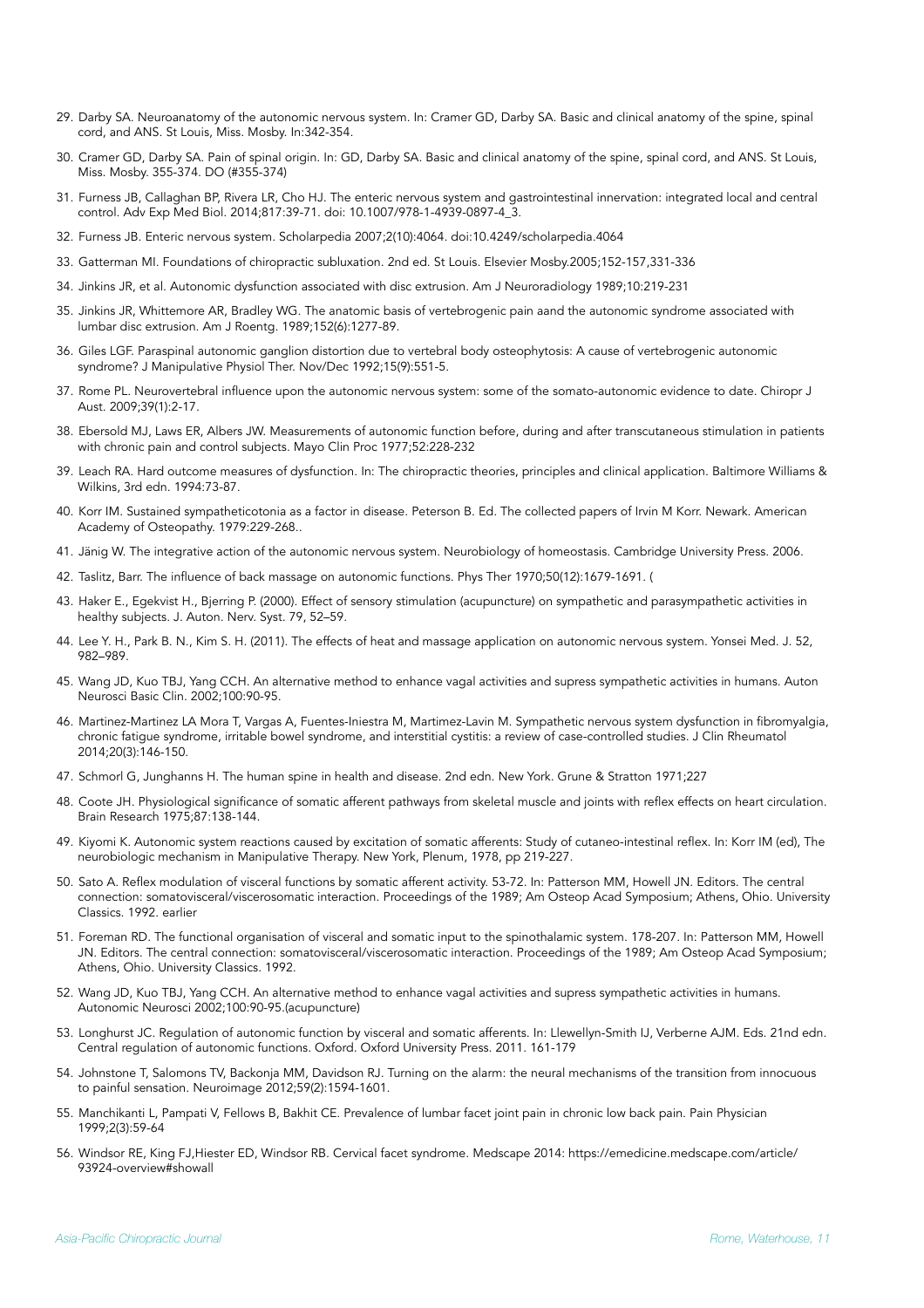- 57. Mäkelä M, Heliövaara M, Sievers K, et al. Prevalence, determinants and consequences of chronic neck pain in Finland. Am J Epidemiol 1991;134(11):1356-1367
- 58. Jänig W. Autonomic nervous system. In Schmidt RF, Thews G. eds; Human Physiology. Berlin. Springer-Verlag. 1983;111-144
- 59. McEwen BS, Wingfield JC. The concept of allostasis in biology and biomedicine. Horm Behav 2003;43:2-15.
- 60. Kimura A, Sato A. Somatic regulation of autonomic functions in anesthetized animals neural mechanisms of physical therapy including acupuncture. Jpn J Vet Res. 1997;45(3):137-145.
- 61. Sato A. Physiological studies of the somatoautonomic reflexes. In: HaldemanS (Ed) Modern Developments in the Principles and Practice of Chiropractic. Appleton-Century-Crofts, New York. 1980;Chapter 5:93-105.
- 62. Sato A. The importance of somato-autonomic reflexes in the regulation of visceral organ function. J Can Chiro Assoc 1976;20(4):32-38.
- 63. Giblin K, Mewmarh JL, Brenner GJ, Wainger BJ. Headache plus: trigeminal and autonomic features in a case of cervicogenic headache responsive to third occipital nerve radiofrequency ablation. Pain Med. 2014;15(3):473-478. doi: 10.1111/pme.12334.
- 64. Boiardi A, Munari L, Milanesi I, et al. Impaired cardiovascular reflexes in cluster headache and migraine patients: Evidence for an autonomic dysfunction. Headache 1988;28(6):417-422.
- 65. Havanka-Kannianen H, Tolonen U, Myllyla VV. Autonomic dysfunction in migraine: a survey of 188 patients. Headache 1988;28(7):465-470
- 66. Havanka-Kannianen H, Tolonen U, Myllyla VV. Cardiovascular reflexes in young migraine patients. Headache 1986;26(8):420-424.
- 67. Hamunen K, Kontinen V, Hakala E, Talke P, Paloheimo M Kalso E. Effect of pain on autonomic nervous system indices derived from photoplethysmography in health volunteers. Brit J Anaesth. 2012;108(5):838-844.
- 68. Kang J-H, Chen H-S. Disability in patients with chronic neck pain heart rate variability analysis and cluster analysis. Clin J Pain 2012;28:797–803
- 69. Moore C, Adams J, Leaver A, Lauche R, Sibbritt D. The treatment of migraine within chiropractic: analysis of a nationally representative survey of 1869 chiropractors. BMC Compl Altern Med 2017;17:519. https://doi.org/10.1186/s12906-017-2026-3
- 70. Zwaaftink KG. Neurovegetative reactions of spinal; manipulations and mobilisations in manual therapy, chiropractic and osteopathic medicine: a literature review. Masters Thesis. Univ Appl Science, Tyrol, 2016. tent/uploads/2017/08/2016\_Groot-Zwaaftink-Koen\_Efferent-Neurovegetative-Reactions.pdf
- 71. Yamaga M, Takagi K, Ide J, Ikuta T. Quantitative evaluation of autonomic nervous dysfunction in patients with thoracic outlet syndrome. Neuro Orthop 1988;5(2):83-86
- 72. Welch A, Boone R. Sympathetic and parasympathetic responses to specific diversified adjustments to chiropractic vertebral subluxations of the cervical and thoracic spine. J Chiropr Med. 2008;7:86–93.
- 73. Briggs L, Boone WR. Effects of a chiropractic adjustment on changes in pupillary diameter: a model for evaluating somatovisceral response. J Manipulative Physiol Ther. 1988;11(3):181-9.
- 74. Burton AR, Fazalbhoy A, Macefield VG. Sympathetic responses to noxious stimulation of muscle and skin. Front Neurol. 2016 Jun 30;7:109. doi: 10.3389/fneur.2016.00109
- 75. Moulson A, Watson T. A preliminary investigation into the relationship between cervical snags and sympathetic nervous system activity in the upper limbs of an asymptomatic population. Man Ther. 2006;11:214–224.
- 76. Jordan T. Osteopathic manipulative approach to the sympathetic nervous system. Ohio University. http://www.bayviewmedical.org/wpcontent/uploads/2016/01/balancing-sns.pdf
- 77. Pickar JG, Kenney MJ, Henderson CNR, Gudavalli MR et al. Somatosympathetic reflex mechanisms. In: King HH, Jänig W, Patterson MM. The science and clinical application of manual therapy. Edinburgh. Churchill Livingstone/Elsevier. 2011;p 55-70
- 78. Budgell BS. Modulation of visceral function by somatic stimulation. In: In: King HH, Jänig W, Patterson MM. The science and clinical application of manual therapy. Edinburgh. Churchill Livingstone/Elsevier. 2011;P71-84
- 79. Kingston L, Claydon L, Tumilty S. The effects of spinal mobilizations on the sympathetic nervous system: a systematic review. Man Ther. 2014;19(4):281-287. http://www.ncbi.nlm.nih.gov/pubmed/24814903
- 80. Chiu, T, Wright A. To compare the effects of different rates of application of a cervical mobilisation technique on sympathetic outflow to the upper limb in normal subjects. Man Ther. 1996;1:198–203.
- 81. Jowsey, P, Perry, J. Sympathetic nervous system effects in the hands following a grade III postero-anterior rotatory mobilisation technique applied to T4: a randomised, placebo-controlled trial. Man Ther. 2010;15:248–253.
- 82. Moutzouri, M., Perry, J., Billis, E. Investigation of the effects of a centrally applied lumbar sustained natural apophyseal glide mobilisation on lower limb sympathetic nervous system activity in asymptomatic subjects. J Manipulative Physiol Ther. 2012;35:286– 294.
- 83. Burton AR, Fazalbhoy A, Macefield VG. Sympathetic responses to noxious stimulation of muscle and skin. Front Neurol. 2016;7:109. doi: 10.3389/fneur.2016.00109
- 84. Kim S-Y, Kim N-S, Kim L-S. Effects of cervical sustained natural apophyseal glide on head forward posture and respiratory function. J Phys Ther Sci 2015;27:1851-1854.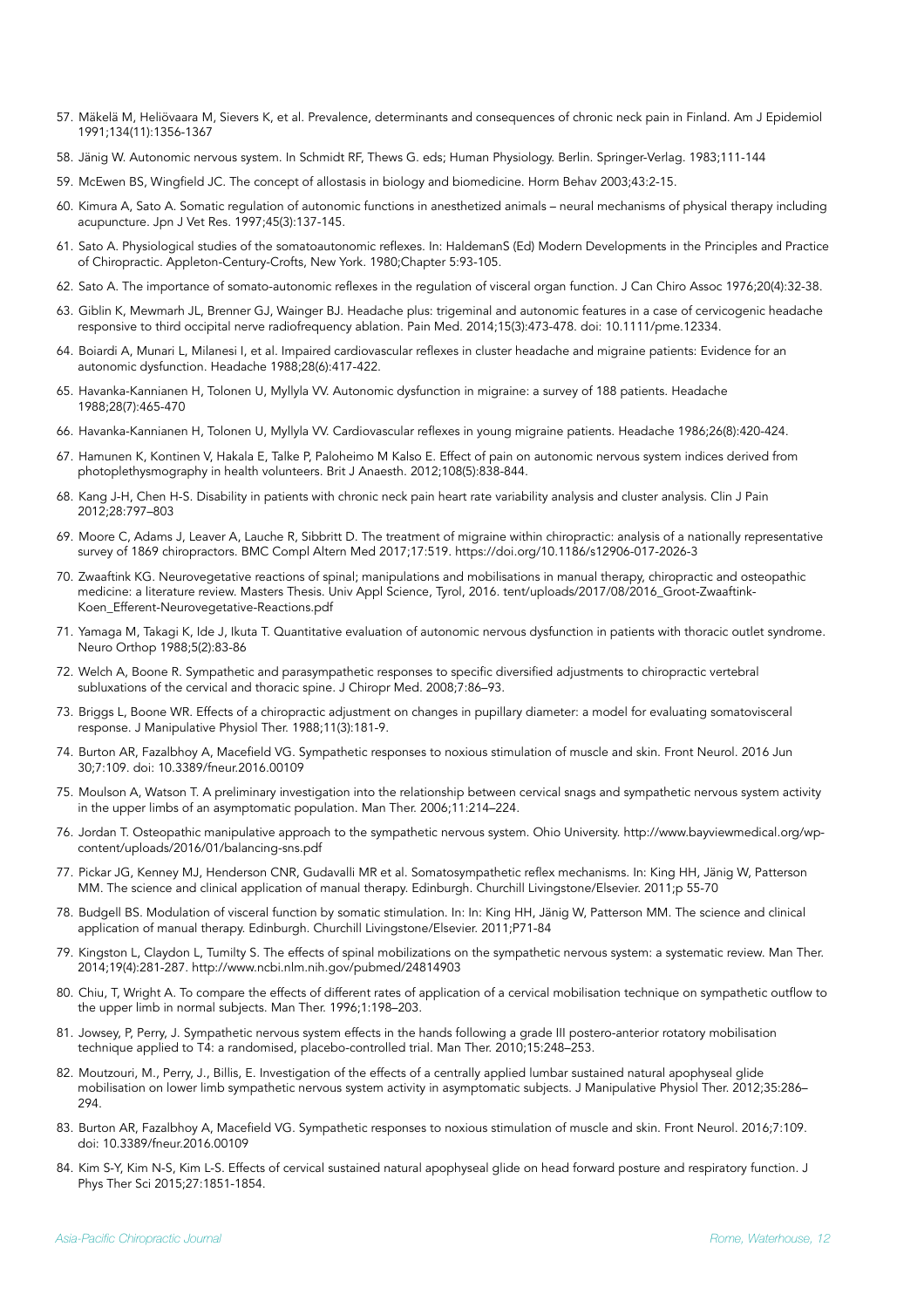- 85. Muheremu A, Sun Y. Atypical symptoms in patients with cervical spondylosis might be the result of stimulation on the dura mater and spinal cord. Med Hypotheses, 2016;91:44-46. . doi: 10.1016/j.mehy.2016.04.006.
- 86. Ohtori S, Takahashi K, Chiba T, Sameda H, Moriya H. Sensory innervation of the cervical facet joints in rats. Spine 2001;26(2):147-150.
- 87. Autonomic innervation of abdominal and pelvic organs. https://anatomytopics.wordpress.com/2009/01/10/40autonomic-innervation-ofthe-abdominal-and-pelvic-organs-the-cartilage-tissue-fetal-membranes-umbilical-cord-amniotic-fluid-fetal-circulation/
- 88. Washabau R, Miselis R, Pauli R. Enteric division of the ANS. <http://cal.vet.upenn.edu/projects/giphys/review/entrev.htm>
- 89. Espinosa-Medina L, Saha O, Boismoreau F, et al. The sacral autonomic outflow is sympathetic. Science 2016;354:893-397
- 90. Jänig W, Keast JR, McLachlan EM, Neuhuber WL, Southard-Smith M. Renaming all spinal autonomic outflows as sympathetic is a mistake. Auton Neurosci 2017;206:60-62
- 91. Dhami MS, Vernon HT. Vertebrogenic migraine. J Can Chiropr Assoc 1985;29(1):20-24
- 92. King HH, Jänig W, Patterson MM. The science and clinical application of manual therapy. Edinburgh. Churchill Livingstone/Elsevier. 2011; p 74
- 93. [Grgi](https://www.ncbi.nlm.nih.gov/pubmed/?term=Grgi%25C4%2587%2520V%255BAuthor%255D&cauthor=true&cauthor_uid=17489514)ć V. Vertebrogenic chest pain 'pseudoangina pectoris' etiopathogenesis, clinical manifestations, diagnosis, differential diagnosis and therapy. Lijec Vjesn. 2007:129(102):20-25. {Croatian)
- 94. Voĭtanik SA, Manual therapy of thoracalgia with autonomic-visceral manifestations. Vopr Kurortol Fizioter Lech Fiz Kult. 1986;5:35-38. (Russian)
- 95. Simonenko VB. Tesla AN, Shirokov FA, Davydov OV. [Some features of coronary artery disease combined with vertebrogenic thoracoalgias]. Klin Med (Mosk). 2007;85(1):61-63. (Russian) earlier
- 96. Popelianskiĭ II. [Vertebroneurology and manual therapy.] Zh Nevrol Psikhiatr Im S S Korsakova. 1998;98(2):66-67.
- 97. Sital AB. Brief historical review of manual therapy in Russia and abroad. Manual Medicine. 2005;1(17). [http://www.mtj.ru/](http://www.mtj.ru/mtj_2005_english_summary_1.pdf) [mtj\\_2005\\_english\\_summary\\_1.pdf](http://www.mtj.ru/mtj_2005_english_summary_1.pdf)
- 98. Popelansky A. Spinal neurology and manual therapy. PubMed-indexed for Medline. SPELLIN[Ghttp://www.russianseattle.com/](http://www.russianseattle.com/spinalneurology/3_article_list_eng.shtml) [spinalneurology/3\\_article\\_list\\_eng.shtml](http://www.russianseattle.com/spinalneurology/3_article_list_eng.shtml)
- 99. Editorial Staff. Soviet medical school to offer chiropractic degree. Dynamic Chiropr. 1991;9(17). http://www.dynamicchiropractic.com/ mpacms/dc/article.php?id=44513.
- 100.Dr Press joins surgical staff for MUA. http://drpress.com/component/content/article/2-uncategorised/150-mua.html.
- 101.Gallyamova AF, Shchedrova NV, Yu O, Novikov. Medical and psychological rehabilitation of children of preschool age with delayed maturation of supreme brain function. Manual Therapy Department of Bashkirsky State Medical University. Russia.Manual Therapy [Мануальная Терапия] 2005;19(3) [http://www.mtj.ru/mtj\\_2005\\_english\\_summary\\_1.pdf](http://www.mtj.ru/mtj_2005_english_summary_1.pdf) (Abstract)
- 102.Likhachev SA, Borisov IA, Borisenko AV. [The influence of vegetative status of patients with neurological signs of cervical osteochondrosis on manual therapy efficacy.] Zh Nevol Psikhiatr Im SS Korsakova. 2002;102(3):67-69. (Title only) (Russian)
- 103.Kang YM, Kenney MJ, Spratt KF, Pickar JG. Somatosympathetic reflexes from the low back in the anesthetizd cat. J Neurophysiol 2003;90:2548-2559.
- 104.Sato A, Sato Y, Schmidt RF, Toriqata Y. Somato-vesical reflexes in chronic spinal cats. J Auton Nerv Syst. 1983;7(3-4):351-362.
- 105.Schwartz E. [Manual treatment and internal medicine.] Schweizerische Rundschau fur Med Praxis 1974;63(27):837-841
- 106.Hawke C. Chiropractic practice, experience, and research related to somatovisceral interactions. In: King HH, Jänig W, Patterson MM. The science and clinical application of manual therapy. Edinburgh. Churchill Livingstone/Elsevier. 2011;217-236
- 107.Jänig W. Basic science on somatovisceral interactions. : peripheral and central evidence base and implications for research. P 275-300 In: King HH, Jänig W, Patterson MM. The science and clinical application of manual therapy. Edinburgh. Churchill Livingstone/Elsevier.  $2011 \cdot 275 - 300$
- 108.Sato A. The somatosympathetic reflexes: their physiologic and clinical significance. In: Goldstein M, ed. The research status of spinal manipulative therapy. Dept Health Education Welfare. National Institute of Health Pub. No. 76-998. NINCDS Monograph No.15. Washington, DC. US Goverrnment Printing Office. 1975:163-172
- 109.Budgell B. Autonomic responses to spinal pain. Rigakuryohu Kagaka. 2000;15(3):81-87. (Citing: Sato A, Swenson RS. Sympathetic nervous system response to mechanical stress of the spinal column in rats. J Manipulative Physiol Ther. 1984;7:141-147
- 110.Robbins SL. Textbook of pathology with clinical application. Second edn. Philadelphia; WB Saunders Co. 1964:47.
- 111.Franz B, Altidis P, Altidis B, Collis-Brown G. The cervicogenic otoocular syndrome: a suspected forerunner of Ménière's Disease. Internatl Tinnitus J. 1999;5(2):125-130. CERV in REFs TOO
- 112.Carrick FR. Changes in brain function after manipulation of the cervical spine. J Manipulative Physiol Ther 1997;20(8):529-545.
- 113.Swingen LA, Goldsmith R, Boothby J, McDermott T, Kleibel C. Video nystagmography to monitor treatment in mild traumatic brain injury a case report. Integr Med (Encinitas) 2017;16(2):46-72
- 114.Benoliel R. Trigeminal autonomic cephalgias. Br J Pain. 2012;6(3):106-123.